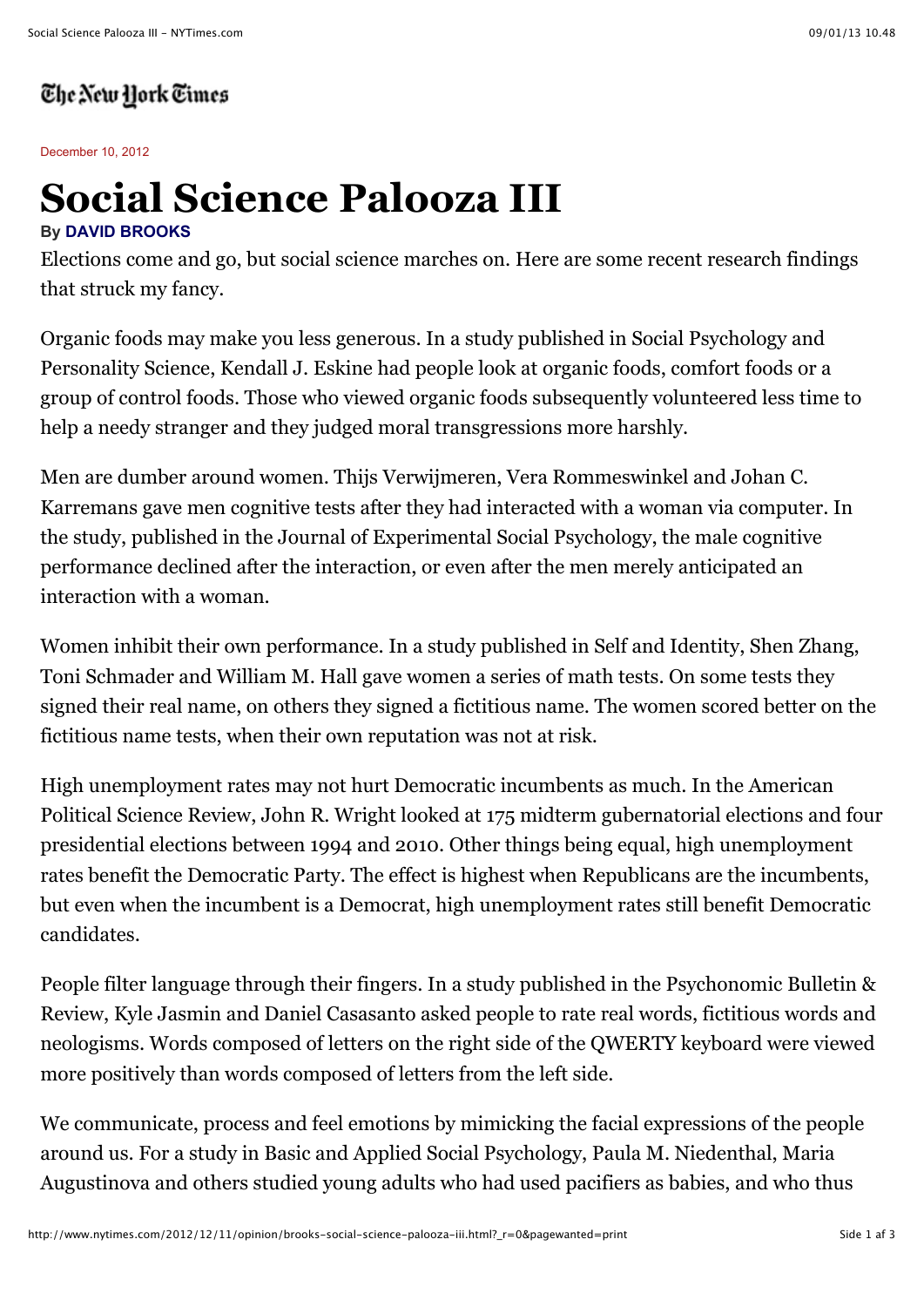could not mimic as easily. They found that pacifier use correlated with less emotional intelligence in males, though it did not predict emotional processing skills in girls.

Judges are toughest around election time. Judges in Washington State are elected and reelected into office. In a study for The Review of Economic Statistics, Carlos Berdejó and Noam Yuchtman found that these judges issue sentences that are 10 percent longer at their end of the political cycle than at the beginning.

New fathers pay less. In a study for the Administrative Science Quarterly, Michael Dahl, Cristian Dezso and David Gaddis Ross studied male Danish C.E.O.'s before and after their wives gave birth to children. They found that male C.E.O.'s generally pay their employees less generously after fathering a child. The effect is stronger after a son is born. Female employees are less affected than male employees. C.E.O.'s also tend to pay themselves more after the birth of a child.

Affluent neighborhoods challenge mental equilibrium. In a study for the Journal of Research on Adolescence, Terese J. Lund and Eric Dearing found that boys reported higher levels of delinquency and girls reported higher levels of anxiety and depression when they lived in affluent neighborhoods compared with middle-class neighborhoods. Boys' delinquency and girls' anxiety-depression levels were lowest when they were from affluent families living in middle-class neighborhoods.

Premarital doubts are significant. In a study in the Journal of Family Psychology, Justin Lavner, Benjamin Karney and Thomas Bradbury found that women who had cold feet before marriage had significantly higher divorce rates four years later. Male premarital doubts did not correlate with more divorce.

Women use red to impress men. In a study for the Journal of Experimental Social Psychology, Andrew Elliot, Tobias Greitemeyer and Adam Pazda found that women expecting to converse with an attractive man were more likely to select a red versus green shirt than women expecting to converse with an unattractive man or another woman.

Birth date affects corporate success. In a study for Economics Letters, Qianqian Du, Huasheng Gao and Maurice Levi found that C.E.O.'s are disproportionately less likely to be born in June and July.

It's always worth emphasizing that no one study is dispositive. Many, many studies do not replicate. Still, these sorts of studies do remind us that we are influenced by a thousand breezes permeating the unconscious layers of our minds. They remind us of the power of social context. [They're also nice conversation starters. If you find this sort of thing interesting, you really](http://www.nationalaffairs.com/authors/detail/kevin-lewis)